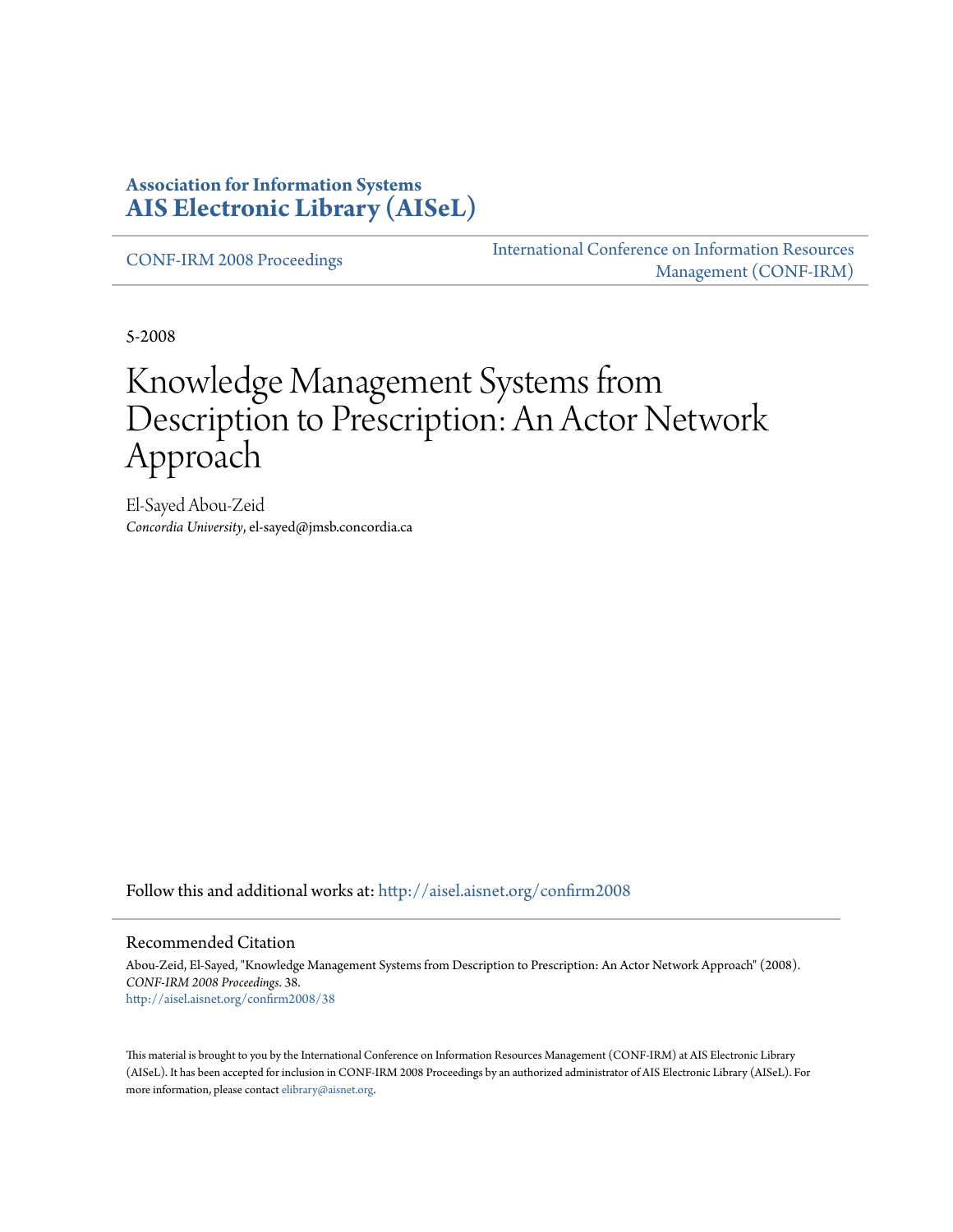## **57F. Knowledge Management Systems from Description to Prescription: An Actor Network Approach**

El-Sayed Abou-Zeid John Molson School of Business Concordia University Email: el-sayed@jmsb.concordia.ca

#### *Abstract*

As the awareness of the importance of managing organizational knowledge grows, the issue of how to build information and communication technology (ITC)-based systems to support knowledge management activities, i.e., knowledge management support systems (KMSSs), has been raised. However, knowledge and its manipulating activities, by their very nature, are sociotechnical phenomena in which social and technical factors interweave the ways in which people work. Therefore, the success of any knowledge management support system depends not only on its technical excellence, but also on its compatibility with the social and cultural fabric of the firm in which it is embedded. In this exploratory work it is argued that actor-network theory (ANT) provides theoretical foundations for the KMSS development process. In order to apply ANT in the context of knowledge management, several concepts are introduced, namely, Business Thing, Knowledge Thing and Knowledge Actor, together with a Role ontology.

#### *Keywords*

Actor-Network Theory, Knowledge Management, Development Methodologies

#### **1. Introduction**

According to the knowledge-based view, the firm is conceptualized as an institution that allows its members, individuals and collectives, to develop their own specialized knowledge and expertise, while establishing mechanisms through which the firm's members coordinate to integrate their specialized knowledge in the transformation of inputs to outputs (R Grant, 1996, 1997). With this view of knowledge as one of the most important resources that contribute to the competitive advantage of a firm, the need has emerged for more systematic approach to building the capacity within a firm to maintain and improve its performance based on the knowledge and expertise of its members, i.e., knowledge management (Pan & Scarbrough, 1999). As the awareness of the importance of managing organizational knowledge grows, the issue of how to build information and communication technology (ITC)-based systems to support knowledge management activities, i.e., *generation*, *mobilization* and *application*, has been raised. However, in spite of the myriad of descriptive and perspective frameworks that have been developed for knowledge management (Rubenstein-Montano et al., 2001), there is no "design theory" for ICTbased systems intended to support knowledge manipulating processes, i.e., knowledge management support systems (KMSSs). A "design theory", as explicated by Walls et al. (Walls, Widmeyer, & El-Sawy, 1992), must have two aspects - one dealing with the system (description) and the other dealing with the process of designing the system (prescription). In addition, these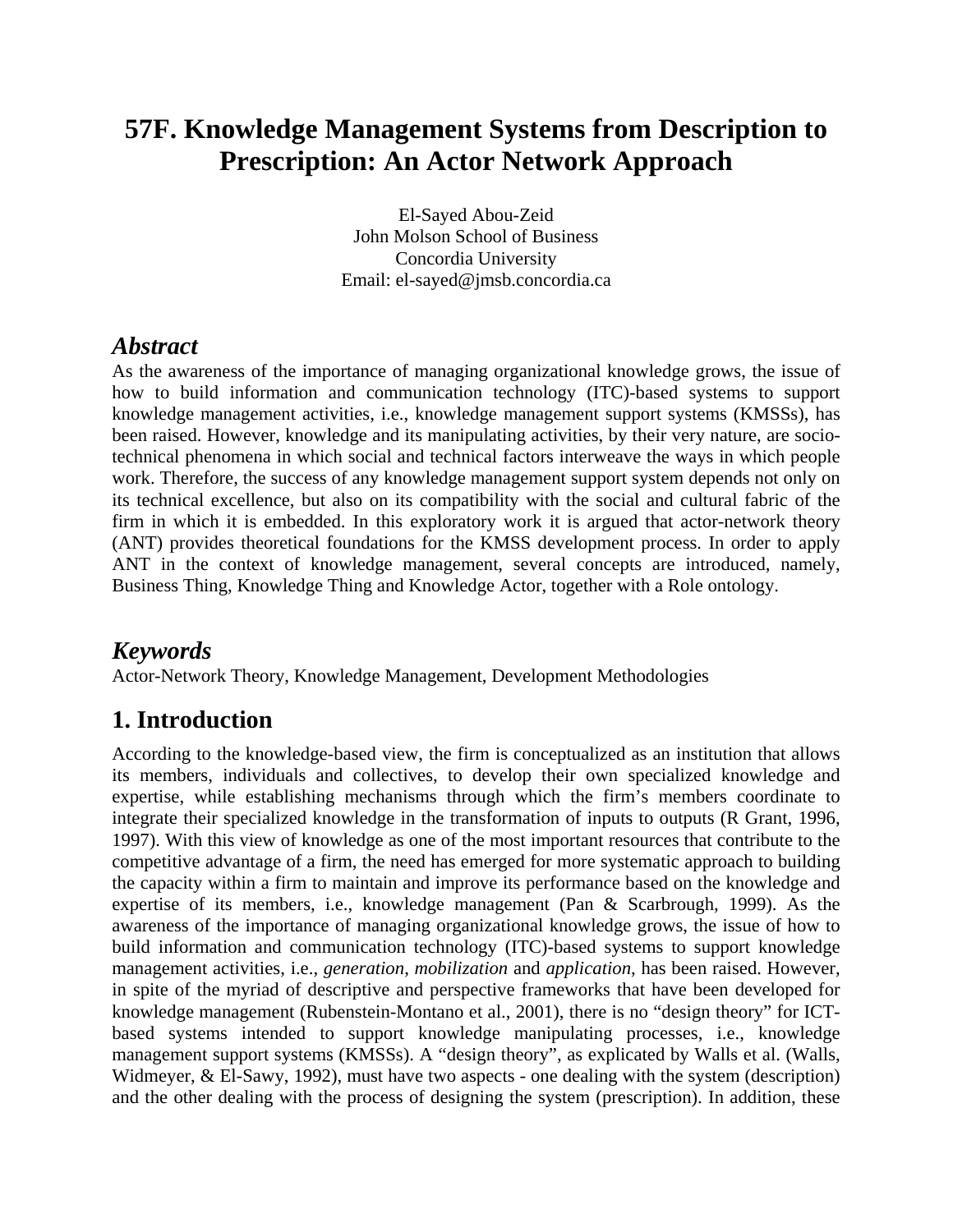two aspects have to be grounded on theories from natural or social sciences, i.e., kernel theories.

However, knowledge and its manipulating activities, by their very nature, are socio-technical phenomena in which social and technical factors interweave the ways in which people work (Alavi & Leidner, 1999; Nidumolu, Subramani, & Aldrich, 2001; Pan & Scarbrough, 1999). Therefore, the success of any knowledge management support system depends not only on its technical excellence, but also on its compatibility with the social and cultural fabric of the firm in which it is embedded. Thus, the adoption of technological determinism, which emphasizes the physical aspects of artifact and favors macro perspective, or social constructivism, which emphasizes the importance of interpretative human actor and favors the micro perspective, as the philosophical foundation for the KMSS development process is considered to be problematic due to a lack of symmetry between social and technological elements (McMaster, Vidgen, & Wastell, 1998; Vidgen & McMaster, 1995). Instead, the development of KMSS has to be conceptualized as the "transformation of a 'lash-up' of heterogeneous, disorderly, and unreliable" (Vidgen & McMaster, 1995) elements into an organized whole. What is needed, therefore, is a theory that treats these elements symmetrically irrespective of their ontology and can prescribe how to form a "hybrid collective" out of them. Such a theory is considered to be one of the "kernel theories" that govern design requirements and design process of any ICT-based systems intended to support knowledge manipulating processes.

To this end the objective of this work is to explore the potential of actor-network theory as one of the kernel theories for constructing a KMSS design theory. It will be argued that using the actornetwork theory in conceptualizing the KMSS development process as cultivating the *hybrid collective* of humans and non-humans, technologies and non-technologies (Callon & Law, 1995) is a suitable and useful approach. This concept also captures the open-ended and emergent nature of the process and indicates the suitability of an evolutionary approach.

The remainder of this paper is organized as follows. In the next section, the distinctive features of knowledge management support systems and their development process are discussed. In the following section a brief description of ANT is given. The use of ANT as a basis for a KMSS development methodology will then be considered. The paper concludes by discussing the implications of the proposed approach.

### **2. Knowledge Management Support Systems (KMSS)**

In order to develop a design theory for KMSSs, the work to be supported by them has first to be described. This work can generally be described in terms of the characteristics of three elements: *organizational knowledge*, *the knowledge manipulating processes to be supported*, and *users and their work context* (Markus, Majchrzak, & Gasser, 2002). The first element, *organizational knowledge*, has the following distinctive features:

 *Action-orientation*: According to Collins (Collins, 1974), knowledge is a capability and thus creates the capacity to do something. Therefore, organizational knowledge is always anchored to business things toward which thought or action is directed or is communicated by the members of the firm (Hislop, Newell, Scarbrough, & Swan, 2000) and is constantly produced and re-produced through its business application (Augier & Vendela, 1999) in order to create business value. One of the implications of the action-orientedness is its *indeterminacy*: As the business environment is in the state of continuous change and as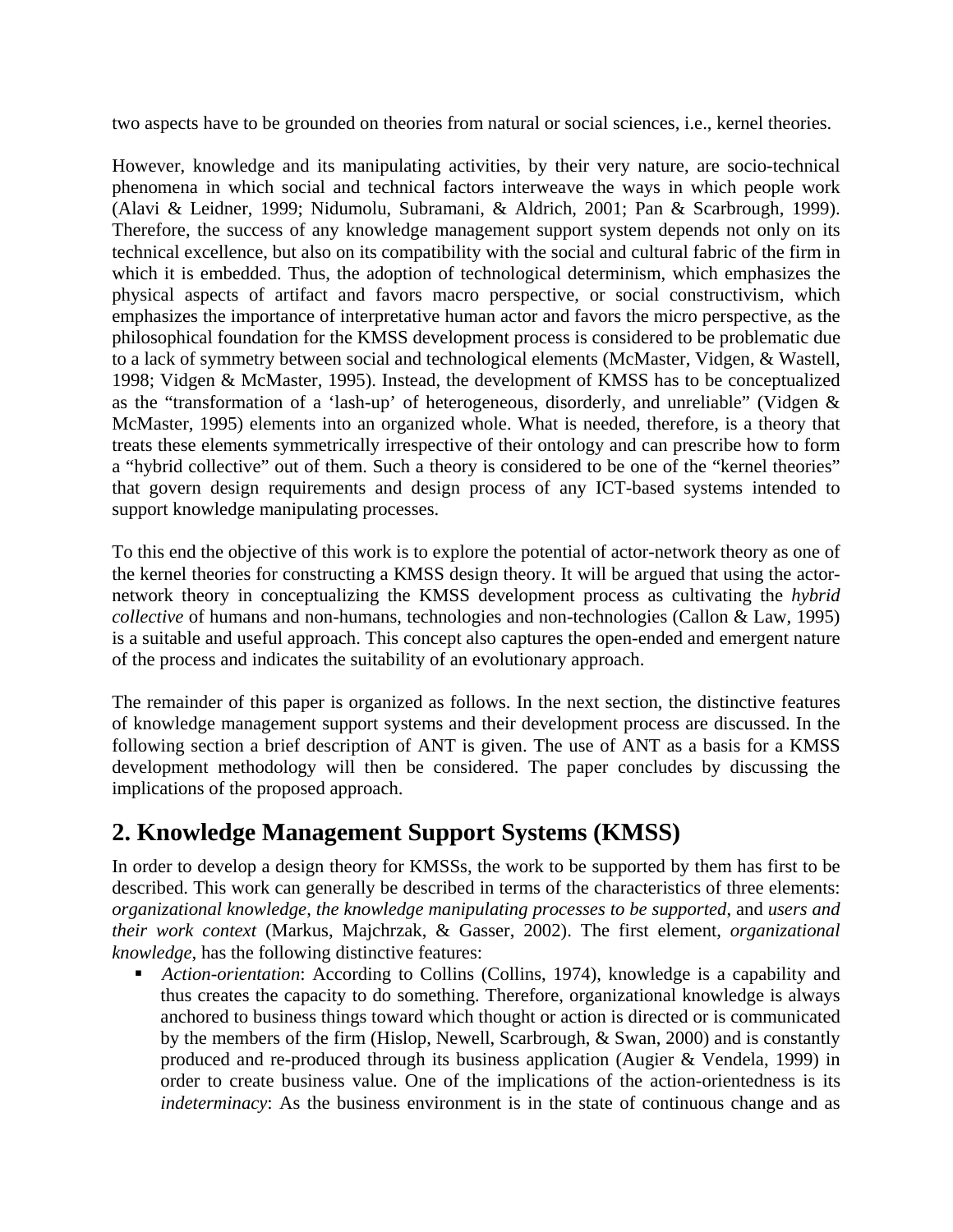organizational knowledge whatever its type is engrained in business activities, it is difficult to determine a priori what knowledge will be requested, who will request it, who will supply it, and when and how the knowledge will be used (Abou-Zeid, 2002; Markus et al., 2002).

- *Complementarity:* Organizational knowledge is a combination of two distinct but inseparable types of knowledge: explicit and tacit. Explicit knowledge is the knowledge that can be articulated (represented) in many forms, such as formal languages, mathematical expressions, specifications, and manuals, and consequently can be shared asynchronously. On the other hand, tacit knowledge, which includes, "cognitive skills such as beliefs, images, intuition and mental models as well as technical skills such as craft and know-how" (Nonaka, 1994), is difficult, if not impossible, to articulate and hence difficult to be shared asynchronously. While this definition of tacit knowledge refers to the individuals within an organization, at the organizational level tacit knowledge "is made up of the collective mindsets of everyone in the organization"(Saint-Onge, 1996). However, each type of knowledge does work that the other cannot, and one form cannot be completely converted to the other (Collins, 1993; Cook & Brown, 1999).
- *Distributedness:* Organizational knowledge is spatially and temporally distributed as it is generated, owned and used by *autonomous* members of the organization, e.g., individuals and groups, and mobilized among them (Boland, Tenkasi, & Te'Eni, 1996; Bonifacio, Bouquet, & Traverso, 2002). Moreover, the actions of organization members and their interpretation of knowledge representations (explicit knowledge) are grounded in their *collective* tacit knowledge which has been formed in the course of past socialization and has become basic assumptions (Polanyi, 1983; Tsoukas, 1996).
- *Situatedness*: Knowledge cannot be disembodied from the people who carry it or from the situations in which they engage (Sierhuis & Clancey, 1997). Therefore, using knowledge depends on the situation and people involved rather than on absolute truth or hard facts.

The aforementioned distinctive features of organizational knowledge require that *Kmanipulating processes*, the second element, to be *social* and *contingent*. First, since organizational knowledge is distributed and context-dependent, most K- manipulating processes involve social interactions among organization members. Second, as organizational knowledge is action-oriented and situated, the type of its manipulating processes and the patterns of their execution are contingent upon these factors.

These characteristics of organizational knowledge and its manipulating processes call for reconceptualizing *users of KMSS*, the third element, as *active social actors*. First, the use of knowledge and the interpretation/re-interpretation of explicit knowledge cannot be disembodied from the user. Therefore, *the users of KMSS have to be considered as constituents of such systems who play specific roles in their operations*. Second, because of the distributed nature of organizational knowledge and the sociality of its manipulating processes the user of KMSS is best described as a social actor - defined as "an organizational entity whose interactions are simultaneously enabled and constrained by the socio-technical affiliations and environments of the firm, its members, and its industry" (Lamb & Kling, 2003), p. 218) .

The distinctive features of organizational knowledge and its manipulating processes, together with the concept of active social actor suggest that the dominant capture/codify/store approaches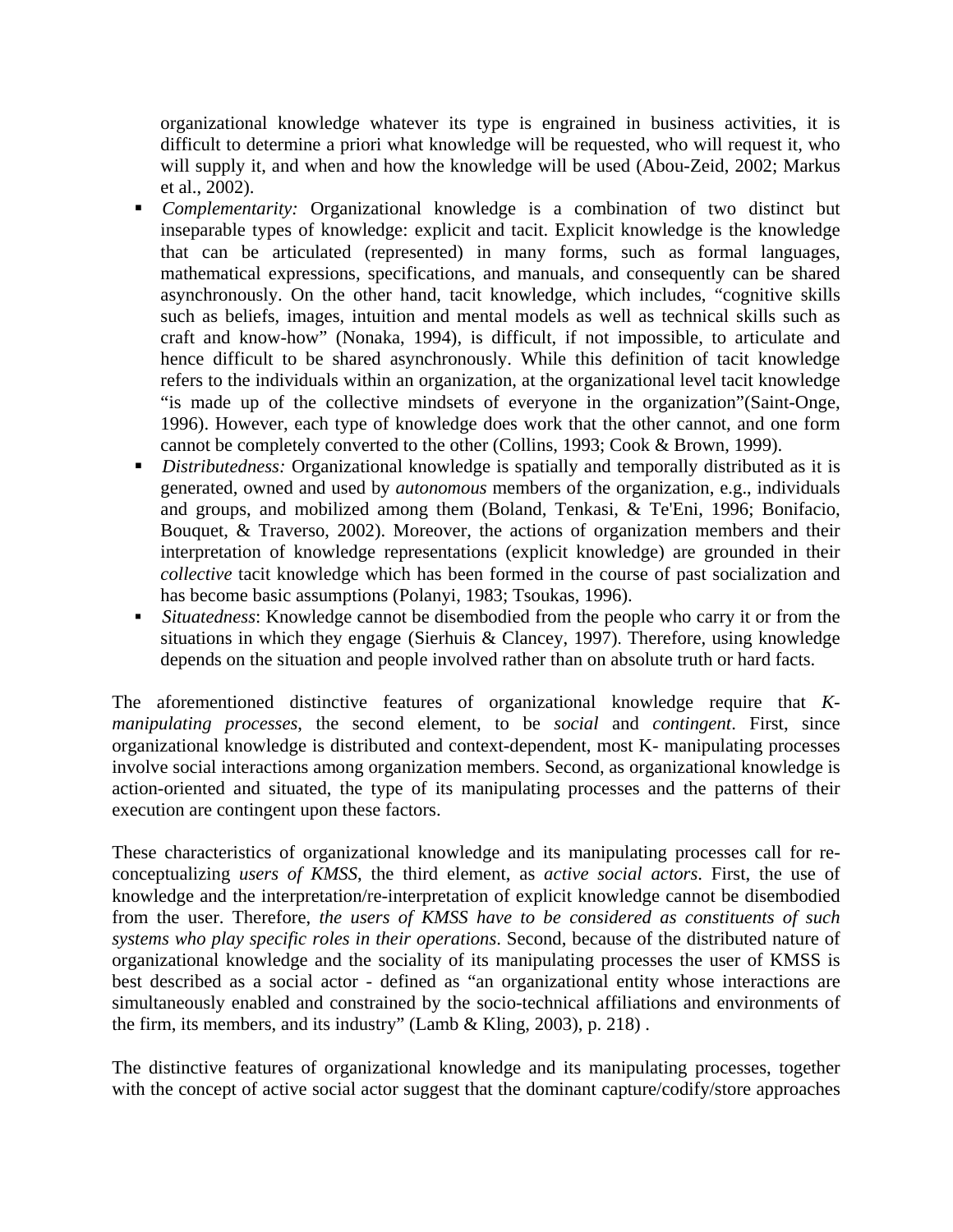(Hildreth & Kimble, 2002) for developing KMSS are ineffective (Malhotra, 2002; Swan, Newell, & Robertson, 2000). Instead a knowledge management support system (KMSS) can be generically conceived as the *collection of human and non-human actors that are configured and reconfigured in an organized collective activity in order to leverage organization capabilities in generating, mobilizing and applying both knowledge and knowledge representations*. Examples of human actors are individuals and collectives, e.g., communities of practice, while non-human actors include things such as ICT artifacts, organizational routines and corporate cultures (Mohrman, Finegold, & Klein, 2002; Nonaka & Reinmoeller, 2000).

### **3. Actor Network Theory assumptions and vocabulary**

"Actor-network theory examines the motivations and actions of actors who form elements, linked by associations, of heterogeneous networks of aligned interests" (Walsham, 1999). From the ANT perspective, the explanation of the development of sociotechnical ensembles such as KMSS involves neither technical nor social reductionism, but rather a principle of *analyzing the roles of the human and the non-human within the same conceptual framework* must be adhered, i.e., *the principle* of *generalized symmetry* (Calas & Smircich, 1999; Somerville, 1997). The alignment of actors' interests is achieved through the *translation* of interests and the *enrolment*  of actors into the network. Translating involves showing how actors' non-aligned interests may become aligned. Skills, practices, organizational arrangements and contracts may all be part of the process of alignment. Technological and social elements are considered to be tied together into networks, based on the assumption that technologies are always defined to work in an environment that includes non-technological elements, without which the technology would be meaningless and would not work. In the same way, humans use non-human objects (technologies and other artifacts) in all their dealings in the world; our existence is based upon the existence of these objects. Moreover, elements in a network are defined not only by their "internal" aspects, but also by their relationships to other elements, i.e., as a network. This further implies that elements in such a network are not initially defined as human, social or technological; they are referred to as *actor* (or *actant*). This approach also emphasizes the inter-connectedness of the heterogeneous elements that make up an *actor-network*, and this interconnectedness is elucidated in the process of *translation*. Table (1) provides a brief summary of some key concepts of ANT.

### **4. KMSS: description and prespection**

According to Walls et al.'s (1992) framework, an "IS design theory" must have two aspects - one dealing with the description of the system and the other dealing with the process of designing of the system (prescription). The prescription aspect includes a description of procedures and guidelines for system development.

#### **4.1 The Description**

From the ANT perspective, KMSS can be re-conceptualized as a *heterogeneous network of aligned interests of a collection of human and non-human actors that are configured and reconfigured in organized collective activity in order to leverage organization capabilities in generating, mobilizing and applying both knowledge and knowledge representations*.

In order to operationalize this definition the actors involved in K-manipulating processes are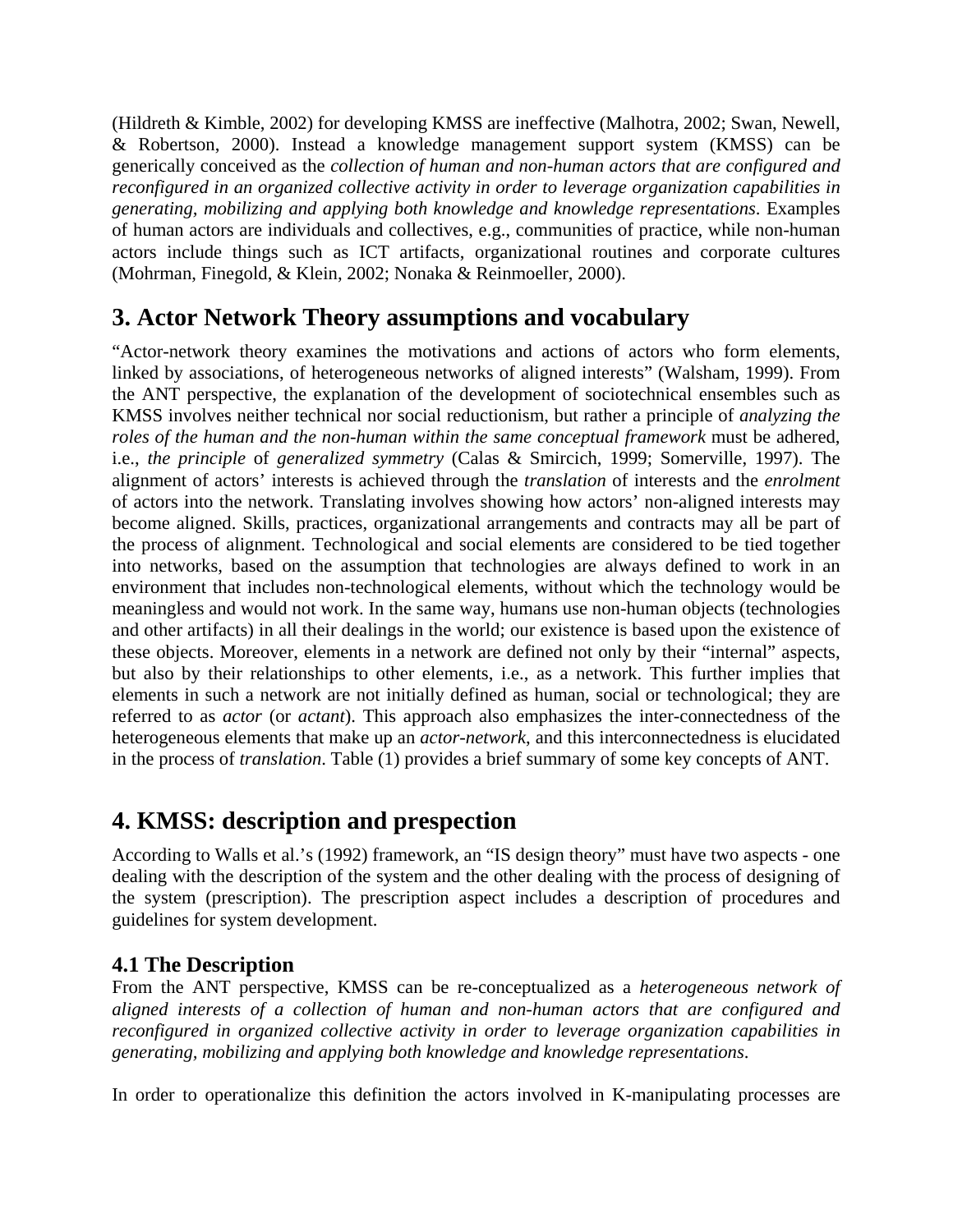| <b>Actor (or Actant)</b>           | Actors are entities, human and non-human, that do things        |
|------------------------------------|-----------------------------------------------------------------|
|                                    | (Latour, 1992).                                                 |
| <b>Actor network</b>               | Heterogeneous network of aligned interests, including people,   |
|                                    | organizations and standards.                                    |
| <b>Enrolment</b>                   | Creating a body of allies, human and non-human, through a       |
|                                    | process of translating their interests to be aligned with the   |
|                                    | actor network.                                                  |
| <b>Obligatory Passage Point</b>    | A situation or process that must occur in order for all the     |
| (OPP)                              | actors to satisfy their interests that have been attributed to  |
|                                    | them by another actor, namely, the focal actor. It is useful to |
|                                    | note that while the OPP lies in the direct path of the focal    |
|                                    | actor, other actors have to overcome some obstacles in order to |
|                                    | pass through the OPP (Callon, 1986; Latour, 1987).              |
| <b>Representative/Spokesperson</b> | An actor that speaks on behalf of other actors (Callon, 1986).  |
| <b>Translation</b>                 | Translation is a multifaceted interaction in which actors (1)   |
|                                    | construct common definitions and meanings, (2) define           |
|                                    | representatives, and (3) co-opt each other in the pursuit of    |
|                                    | individual and collective objectives (Somerville, 1997).        |

classified in three main categories, namely, B-things, K-things and K-actors.

**Table (1):** Summary of some key concepts of ANT

**Business (B-) Things:** Because of the action-orientedness of knowledge, the concept of business (B-) thing is introduced to represent all things toward which thought or action is directed or is communicated by the members of the enterprise. Examples of B-things are business processes, resources, and business rules. The interests of B-things can be described in terms of the objectives that their representatives think they must attain. For example, the interest of a business process could be to achieve certain level of efficiency and effectiveness.

**Knowledge (K-) Things:** Each B-thing is associated with certain knowledge needed to deal with it or to act upon it (Robert Grant & Baden-Fuller, 1995). Such a distinction between B-things and K-things is important, since the knowledge associated with B-thing changes constantly and is context-dependent. However, as discussed in the second section, knowledge representations cannot be equated with knowledge, and knowledge cannot be disembodied from the people who carry it or from the situations in which they engage. Therefore, the knowledge associated with Bthings is characterized, rather than represented, in terms of one or more knowledge thing (Kthing). A K-thing is a conceptual construct that describes the knowledge associated with a Bthing, i.e., the meta-knowledge.

While B-things are relatively stable, the associated knowledge is in the state of continual change. Therefore, K-things can exist in different states that correspond to the states of the knowledge associated with B-things. The state of organizational knowledge, and consequently the state of associated K-thing, is determined by the values of its attributes. The life cycle of K-thing starts with the "Being identified" state. This state occurs whenever the necessity of having certain knowledge relevant to a B-thing is identified. After being identified the K-thing may have many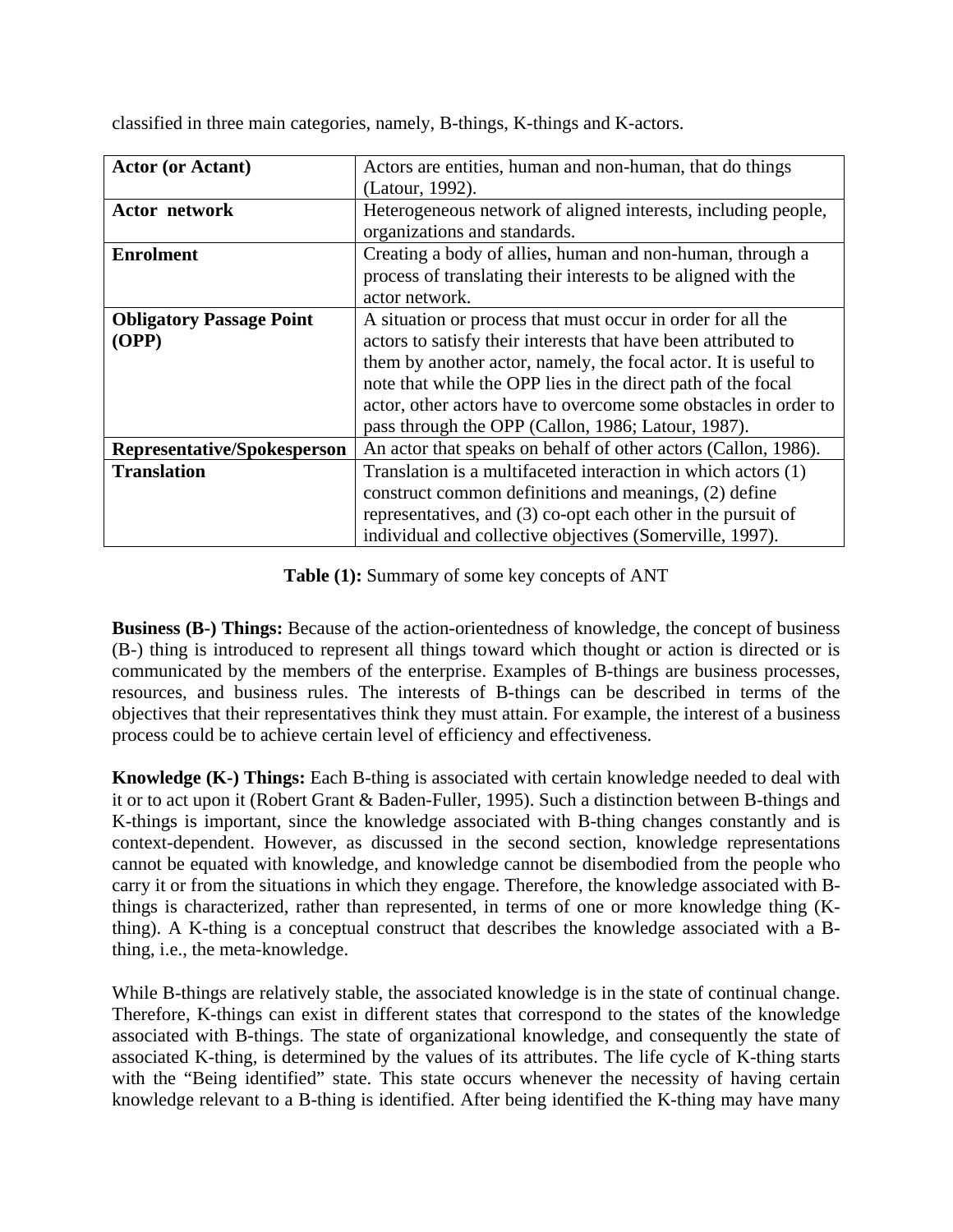states, such as "Being created", "Being acquired", "Being discovered", "Being synthesized", "Being externalized", "Being preserved", "Being utilized", "Being evaluated", "Being mobilized", "Being visible" (Abou-Zeid, 2002; Nonaka & Takeuchi, 1995). The desired states of K-things represent their interests.

**Knowledge (K-) Actors:** K-actors category includes all other actors, other than B-things and Kthings, can play a certain role in knowledge (K-) manipulating activities. K-actors can be human, e.g., expert, community of practice, functional unit, or non-human. Non-human actors include tangible things such as ICT artifacts (e.g., search engine, knowledge base, software agent). They also include intangible things such as organizational culture. While identifying the interests of human actors is straightforward, the interests of non-human actors can be investigated through the examination of the intentions of their human potential delegates (Vidgen & McMaster, 1995).

Depending on the context, an actor can play several roles, such as a *provider* or *seeker* of knowledge, or both at the same time, i.e., *exchanger*. As "a role type characterizes an entity by some role it plays in relationship to another entity" (Sowa, 2000), actor roles can be classified into three main categories, i.e., Actor/Actor (AA), Actor/K-thing (AT) and intermediary. The first category includes the roles actors can play in relation to one another, while the second category includes the roles an actor can play in relation to K-things. The third category includes the roles played by either human or artifact as intermediary between actors or between actors and things. Figure (1) shows the taxonomy of actors' roles, and Table (2) summarizes descriptions of these roles. Figure (2) shows UML class diagram of ANT conceptualization of KMSS.



**Figure (1):** Taxonomy of an actor's roles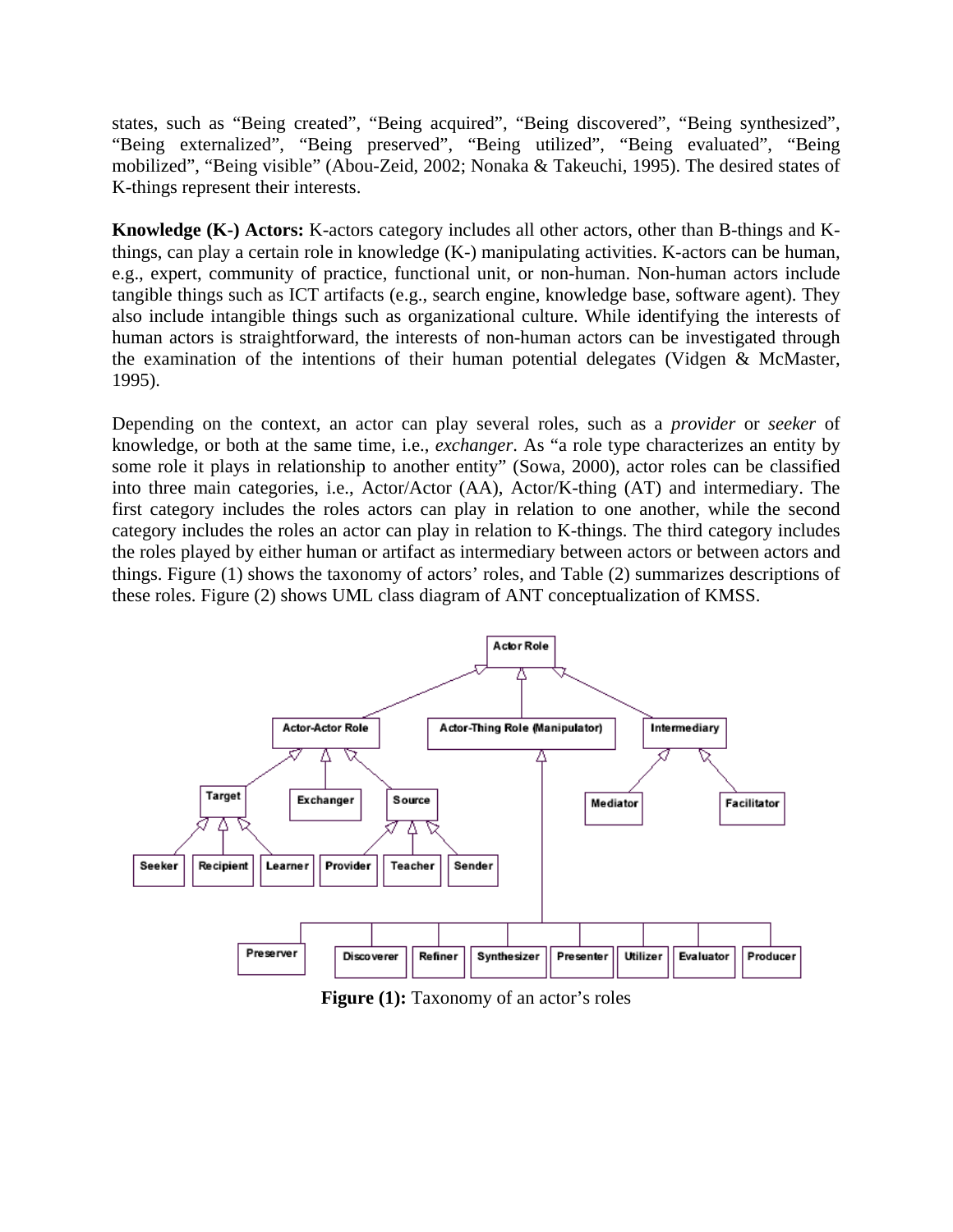| Role                      | <b>Description</b>                                                              |  |
|---------------------------|---------------------------------------------------------------------------------|--|
| <b>Actor-Actor Roles</b>  |                                                                                 |  |
| Seeker                    | The proactive search of knowledge that is initiated by a human actor.           |  |
| Recipient                 | The passive role of a human or an artifact as the recipient of the knowledge    |  |
|                           | representation (explicit knowledge) sent by another actor.                      |  |
| Learner                   | A special case of the recipient role in which a human receive knowledge and     |  |
|                           | knowledge representation offered another actor.                                 |  |
| Provider                  | The role played by a human or an artifact as a repository of knowledge to be    |  |
|                           | searched or asked for.                                                          |  |
| Sender                    | The active role played by a human or an artifact in disseminating his/her       |  |
|                           | knowledge or knowledge representation.                                          |  |
| Teacher                   | A special case of the sender role in which a human offer his knowledge to       |  |
|                           | another actor.                                                                  |  |
| Exchanger                 | The role in which a human shares reciprocally her/his tacit knowledge with      |  |
|                           | another actor.                                                                  |  |
| <b>Actor-Thing Roles</b>  |                                                                                 |  |
| Acquirer                  | The role played by human in obtaining the required knowledge from external      |  |
|                           | sources.                                                                        |  |
| Discoverer                | The role in which a human or an artifact extracts new knowledge from existing   |  |
|                           | data sources.                                                                   |  |
| Synthesizer               | The role in which a human actor combines discrete pieces of explicit            |  |
|                           | knowledge to form new explicit knowledge.                                       |  |
| Producer                  | The role in which a human actor interact with certain business domain in order  |  |
|                           | to create new knowledge.                                                        |  |
| Refiner                   | The role in which a human or an artifact refines, e.g., abstracts, labels or    |  |
|                           | maintains, existing explicit knowledge.                                         |  |
| Preserver                 | The role in which a human or an artifact transfers explicit knowledge into      |  |
|                           | storing media.                                                                  |  |
| Presenter                 | The role in which a human actor or an artifact creates customized presentation  |  |
|                           | of knowledge.                                                                   |  |
| Utilizer                  | The role in which a human or non-human actor uses knowledge.                    |  |
| Evaluator                 | The role in which a human actor evaluates used knowledge or required            |  |
|                           | knowledge.                                                                      |  |
| <b>Intermediary Roles</b> |                                                                                 |  |
| Initiator                 | The role in which a human initiates a KM initiative and becomes the             |  |
|                           | spokesperson on behalf of it.                                                   |  |
| Mediator                  | The role in which a human facilitates the interaction between another actor and |  |
|                           | K-thing                                                                         |  |
| Facilitator               | The role in which a non-human facilitates the interaction between another actor |  |
|                           | and K-thing.                                                                    |  |

**Table (2):** Descriptions of actors' roles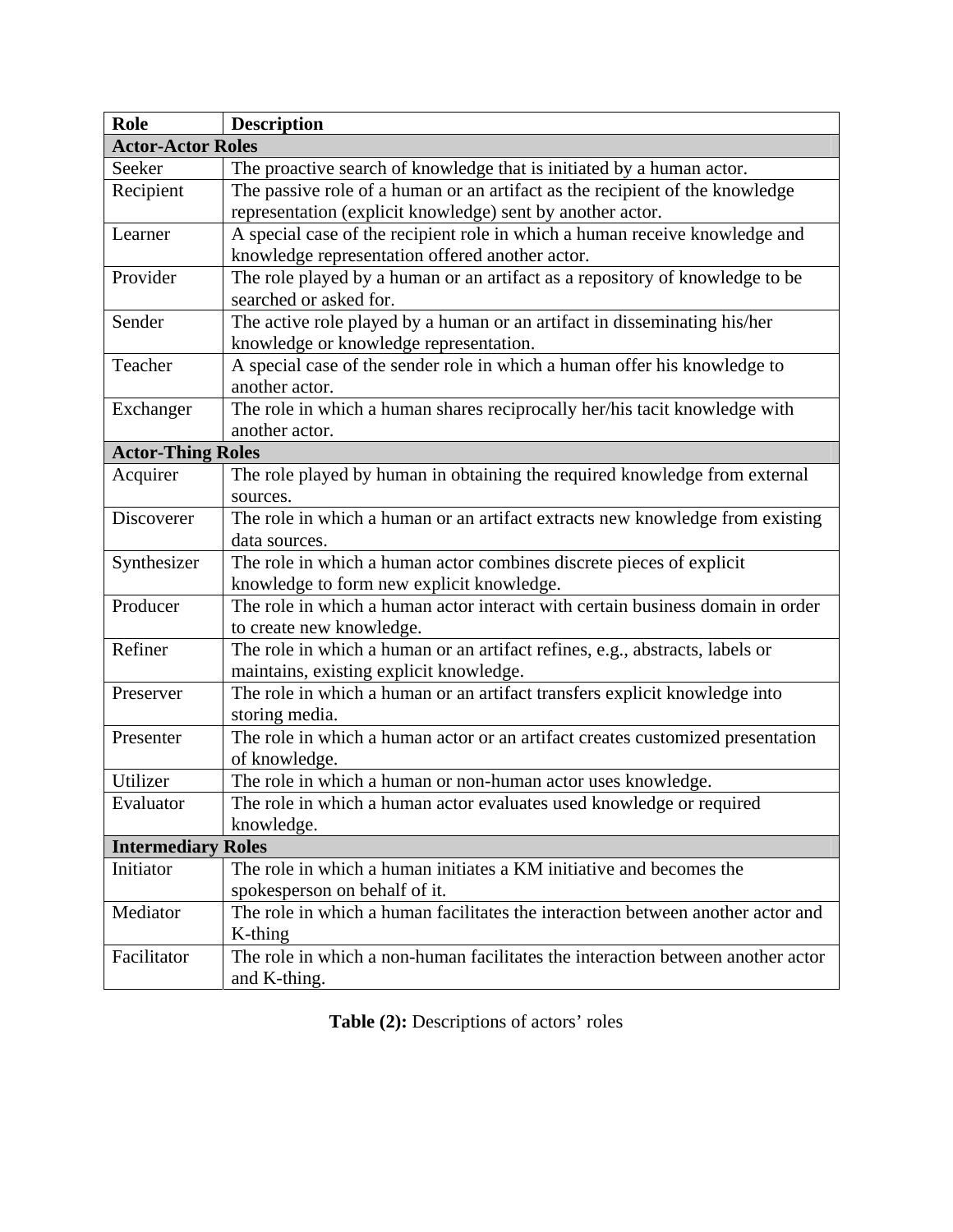

**Figure (2):** ANT conceptualization of KMSS

#### **4.2 The Prescription: How Does ANT Inform KMSS's Design Theory?**

Actor-network theory has been regarded as primarily post hoc analysis and therefore difficult to apply in development practices. However, as argued by several researchers (e.g., (Grint  $\&$ Woolgar, 1997; McMaster et al., 1998) ANT does have a normative face. From the perspective of ANT KMSS development can be viewed as a continuous chain of *translations* in which a set of actors (focal actor) aims at forming a stabilized heterogeneous network to perform one or more K-manipulating activities.

According to (Callon, 1986) there are four phases (moments) in the translation process: *problematization*, *interessement*, *enrolment* and *mobilization*.

- **Problematization**. This is the process during which one set of actors, i.e. the focal actor, defines a problem in such way that the others can recognize it as their problem too. The focal actor also indicates that it has the means of resolving the shared problem and identifies the actors that might become key allies in its quest. Once the shared understanding is reached, the focal actor establishes the conditions that must occur in order for all the actors to satisfy their interests, namely an *obligatory passage point* (OPP).
- **Interessement**. Interessement is a process that aims at the gradual dissolution of existing networks and their replacement by a new network by locking actors identified during problematization into the roles the focal actor proposed for them. It involves carefully scanning other actors' visions, investigating the differences between their own and other actors' interests, trying to find out whether these differences would raise barriers to developing a commonly shared vision, convincing other actors that the interests defined by the focal actor are in fact their interests too, gaining their commitment to a set of goals, and creating incentives for actors such that they are willing to overcome obstacles in the way of passing through the OPP. If the interessement is successful, it will confirm the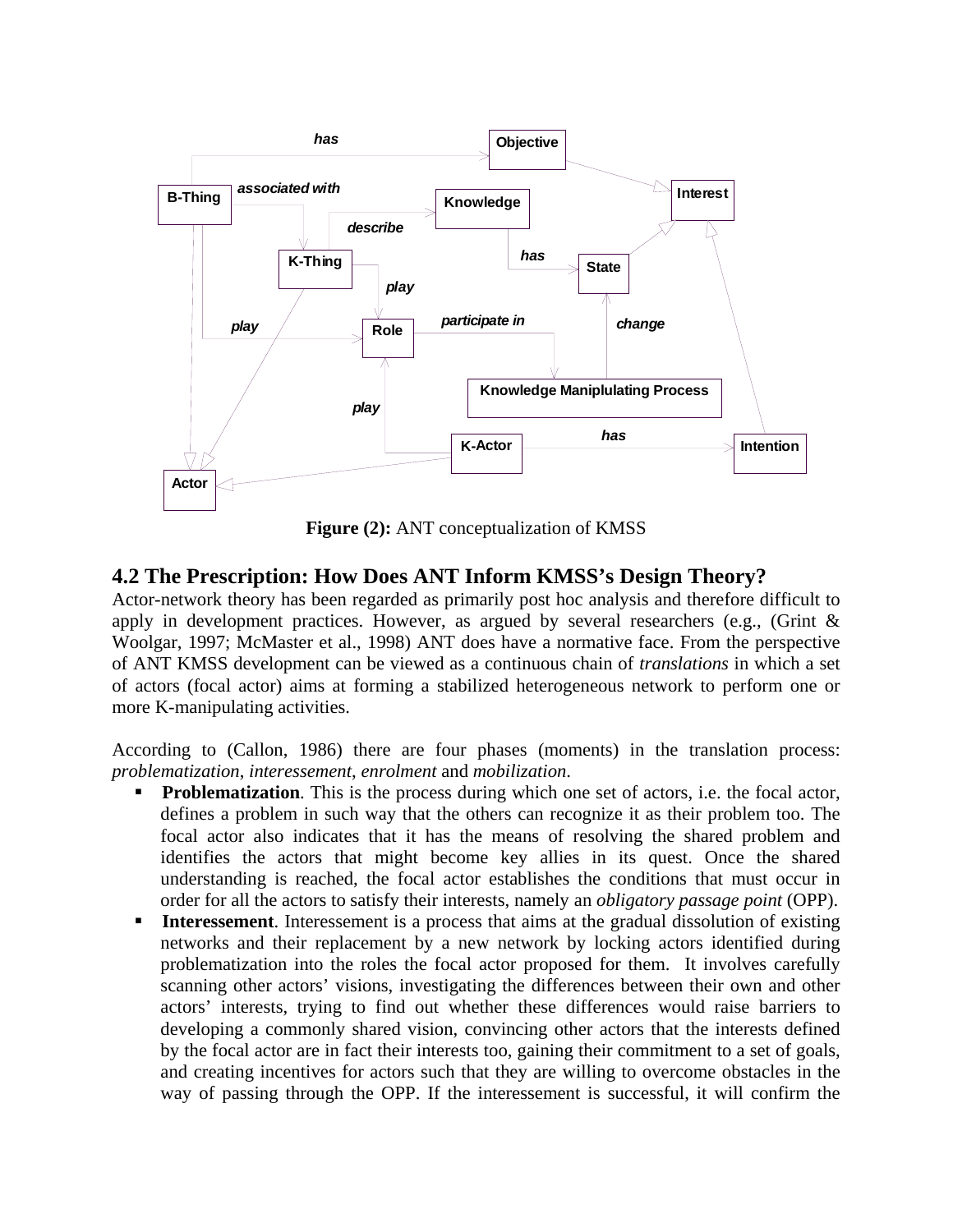validity of the problematization and the alliances.

- **Enrolment.** If successful, interessement leads to the actual enrolment of these actors where the proposed course of action is carried out, consolidating the roles and activities the focal actor originally suggested, and hence establishing of a stable network of alliances.
- **Mobilization**. The mobilization phase signifies the step to wider participation. The earlier steps persuaded only a limited number of actors, who may have been seen as representatives of the larger communities. Once the network has been effectively created, it is *mobilized* and whatever solution the focal actors proposed (e.g., IT-based application, new set of organizational values) gains wider acceptance, albeit subject to the translations that perforce occur.

Therefore, KMSS development process can be conceptualized as *a continuous chain of translations in which various interests are translated into technological solutions as well as organizational arrangements and procedures to be followed to make the system work properly*. Such conceptualization has several implications for KMSS development process. First, developers need to understand the perspectives and interests of all human and non-human actors involved because, ultimately, they will need to inscribe these into ITC-based artifacts and organizational procedures. Second, the four moments of translation suggest that the following tasks play a crucial role in KMSS development process:

- Formulating the organizational K-problem as the misalignment between the interests of Bthings' and the interests of associated K-things, i.e., for B-thing to be in state X (the objective to be achieved), the associated K-things  $(K_1, \ldots, K_n)$  must be in the states  $Y_1$ , …, Y*n* (the desired state) (*Problematization*).
- Identifying the focal K-actor (or problem spokesperson) (*Problematization*).
- Identifying the K-manipulating activities needed to transform the states of K-things into the desired states (*Problematization*).
- Identifying the candidate K-actors to be involved in each of the required K-manipulating activities, together with their roles (*Problematization*, *Enrolment*).
- Specifying the ways in which these roles are to relate to one another in order to perform the required K-manipulating activities (Abou-Zeid, 2003) (*Enrolment*)
- Investigating the current interests of involved K-actors (*Problematization*).
- Determining the conditions that must occur in order for all the actors to satisfy their interests, i.e., an *obligatory passage point* (OPP) (*Problematization*).
- Identifying the obstacles the involved actors have to overcome in order to pass through the OPP (*Problematization*).
- Establishing mechanisms for dissolving existing networks (systems) (*Interessement*).
- Building mechanisms to convince each actor to go through the OPP (*Interessement*).
- Locking allies into the roles the focal actor proposed for them by gaining their commitment to a set of goals and a course of action (*Enrolment*).
- Building mechanisms to maintain and to expand the newly created network (system) (*Mobilization*).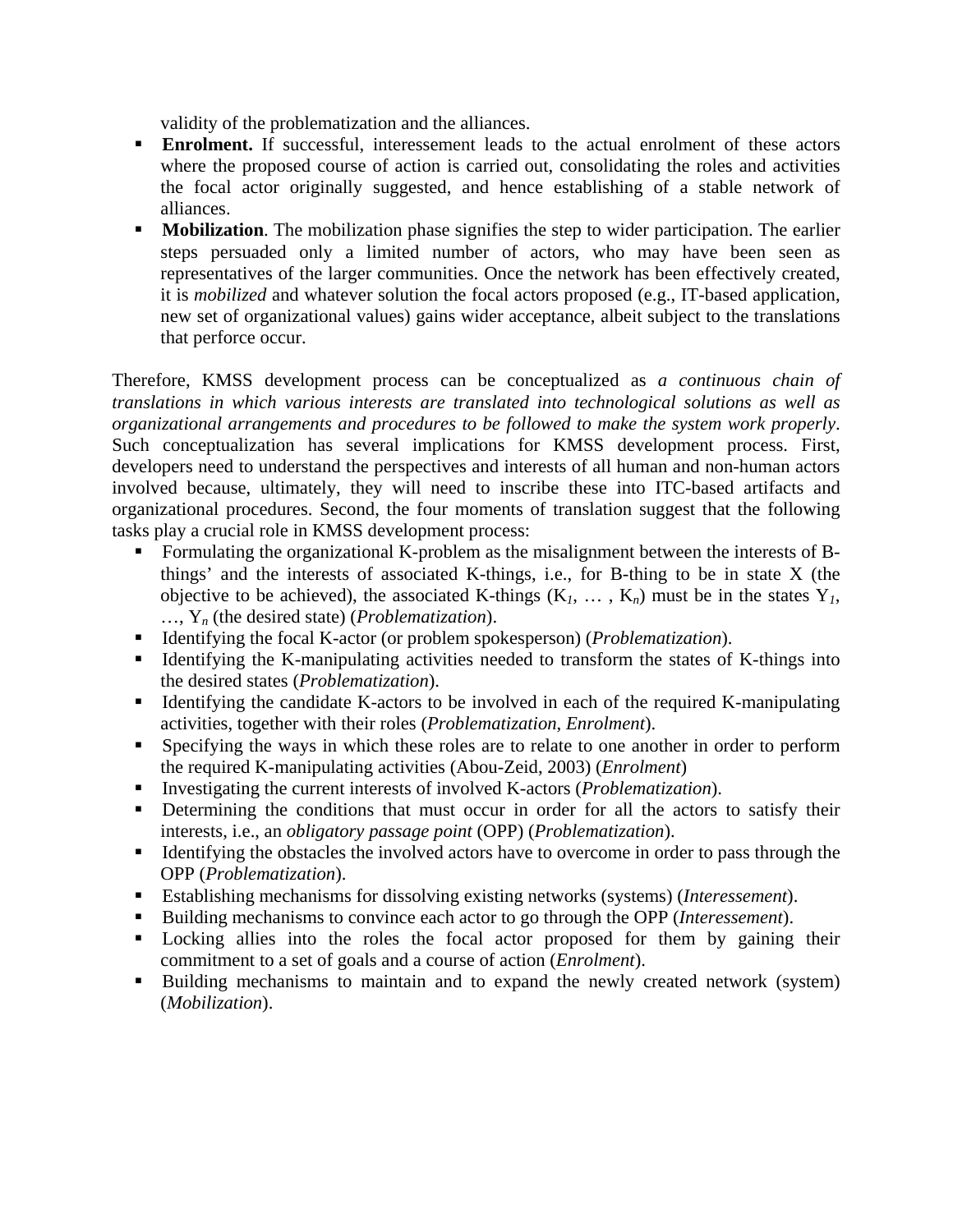### **5. Conclusion**

We contend that the actor-network theory, with its symmetrical treatment of human and nonhuman actors, can be useful as one of the kernel theories of KMSS's design theory. As interests are the major driving forces in an organization, KMSS development is conceptualized as a sequence of translation processes in which an alignment of an initially diverse set of interests leads to a stable *hybrid collective* of humans and non-humans, technologies and nontechnologies. There are several implications for the KMSS development process deriving from our theoretical orientation. First, human and non-human elements of KMSS must be given an equal voice during the stages of the KMSS development process. Second, as the effectiveness and stability of KMSS rest on the ability to align the interests of the involved actors, the explication of such interests is crucial. However, there are multiple potential representatives for each actor, whether being human or non-human, and each representative speaks on behalf the actor he/she represents from his/her own perspective (Pouloudi & Whitley, 2000). Therefore, the problem of how to choose actors' representatives and how they are allowed to articulate the interests of the actors they represent has to be addressed in future research. Third, the importance of the focal actor in determining the success factors for KMSS (OPP), identifying the candidate K-actors and their interests and mediating amongst them.

### *References*

- Abou-Zeid, E. (2002). A Knowledge Management Reference Model. *Journal of Knowledge Management, 6*(5), 486-499.
- Abou-Zeid, E. (2003). *A Modeling Construct for Knowledge Management Support Systems.* Paper presented at the The 4th European Conference on Knowledge Management, 18-19 September, 2003, Oriel College, Oxford University, UK.
- Alavi, M., & Leidner, D. (1999). Knowledge Management Systems: Issues, Challenges, and Benefits. *Communication of the AIS, 1*(7), http://cais.isworld.org/articles/1-7/.
- Augier, M., & Vendela, M. (1999). Networks, Cognition and Management of Tacit Knowledge. *Journal of Knowledge Management, 3*(4), 252-261.
- Boland, R., Tenkasi, R., & Te'Eni, D. (1996). Designing Information Technology to Support Distributed Cognition. In J. Meindl, C. Stubbart & J. Porac (Eds.), *Cognition Within and Between Organizations* (pp. 245-280): Sage Publications.
- Bonifacio, M., Bouquet, P., & Traverso, P. (2002). Enabling Distributed Knowledge Management: Managerial and Technological Implications. *UPGRADE, III*(1), 24-30.
- Calas, M., & Smircich, L. (1999). Past Modernism? Reflections and Tentative Directions. *Academy of Management Review, 24*(4), 649-671.
- Callon, M. (1986). Some Elements of a Sociology of Translation: Domestication of the Scallops of the Fishermen. In J. Law (Ed.), *Power, Action and Belief: A New Sociology of knowledge?* (pp. 196-233). London: Routledge & Kegan Paul.
- Callon, M., & Law, J. (1995). Agency and the Hybrid Collectif. *The South Atlantic Quarterly, 94*(2), 481-507.
- Collins, H. (1974). The TEA Set: Tacit Knowledge and Scientific Networks. *Social Studies, 4*, 165–186.
- Collins, H. (1993). The Structure of Knowledge. *Social Research, 60*(1), 95-116.
- Cook, S., & Brown, J. (1999). Bridging Epistemologies: The Generative Dance Between Organizational Knowledge and Organizational Learning. *Organization Science, 10*(4), 381-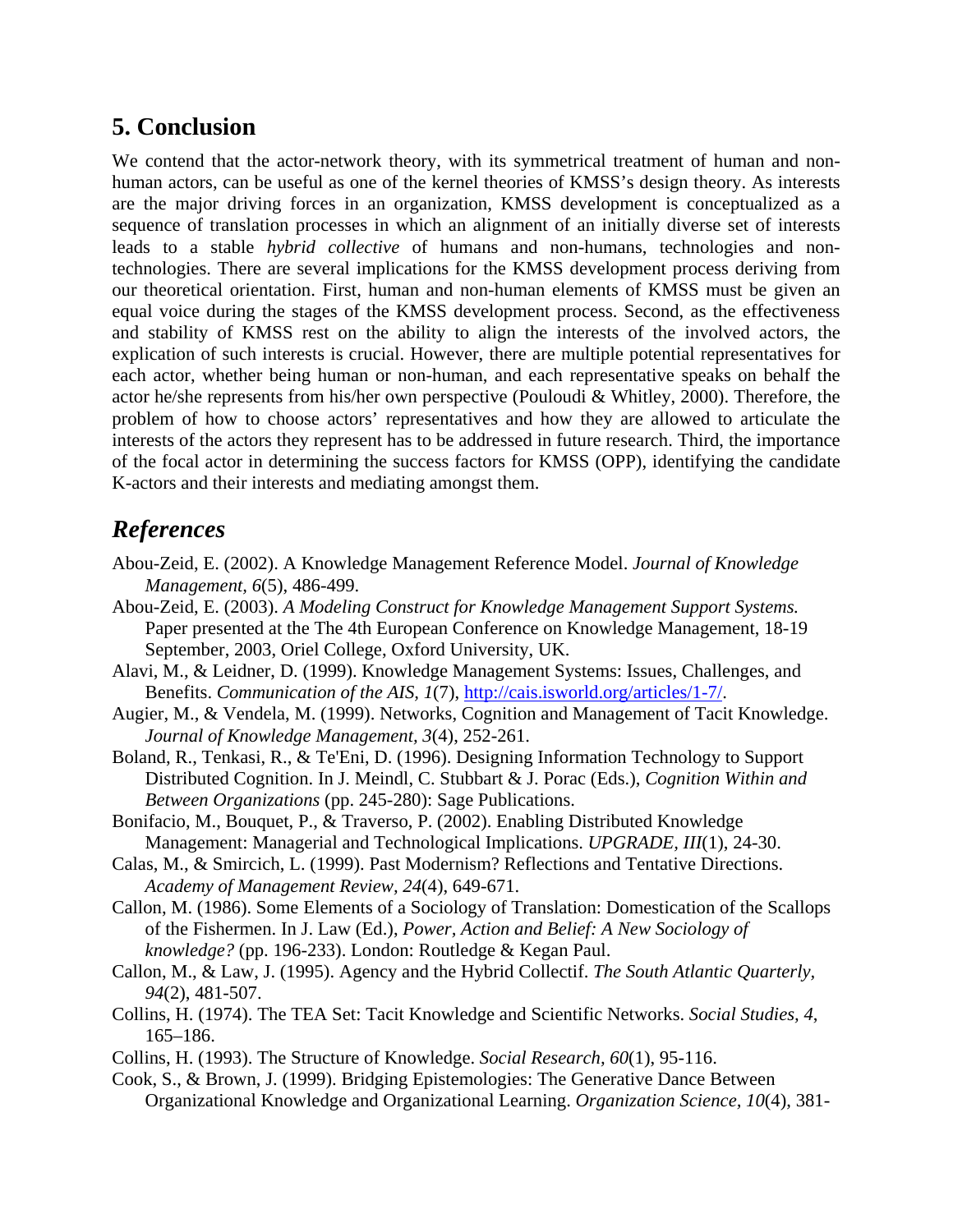400.

- Grant, R. (1996). Toward a Knowledge-Based Theory of the Firm. *Strategic Management Journal, Vol. 17*(Winter Special Issue), 109-112.
- Grant, R. (1997). The Knowledge-Based View of the Firm, Implications for Management Practice. *Long Range Planning, 30*(3), 450-454.
- Grant, R., & Baden-Fuller, C. (1995). A Knowledge-Based Theory of Inter-Firm Collaboration. *Academy of Management Best Papers Proceedings*, 17-21.
- Grint, K., & Woolgar, S. (1997). *The Machine at Work*. Cambridge: Polity Press.
- Hildreth, P. J., & Kimble, C. (2002). The Duality of Knowledge. *Information Research, 8*(1), Available at http://InformationR.net/ir/8-1/paper142.html.
- Hislop, D., Newell, S., Scarbrough, H., & Swan, J. (2000). *Innovation Processes and the Management of Knowledge.* Paper presented at the BPRC Conference on 'Knowledge Management: Concepts and Controversies', University of Warwick, Coventry, United Kingdom.
- Lamb, R., & Kling, R. (2003). Reconceptualizing Users as Social Actors in Information Systems Research. *MIS Quarterly, 27*(2), 197-235.
- Latour, B. (1987). *Science in Action: How to Follow Scientists and Engineers Through Society*: Open University Press.
- Latour, B. (1992). Where Are the Missing Masses? The Sociology of a Few Mundane Artifacts. In W. Bijker & J. Law (Eds.), *Shaping Technology / Building Society Studies in Sociotechnological Change* (pp. pp. 225-258). Cambridge, MA: MIT Press.
- Malhotra, Y. (2002). Why Knowledge Do Management Systems Fail? Enablers and Constraints of Knowledge Management in Human Enterprises. In C. W. Holsapple (Ed.), *Handbook on Knowledge Management 1: Knowledge Matters* (pp. 577-599). Heidelberg, Germany: Springer-Verlag.
- Markus, M., Majchrzak, A., & Gasser, L. (2002). A Design Theory for Systems that Support Emergent Knowledge Processes. *MIS Quarterly, 26*(3), 179-212.
- McMaster, T., Vidgen, R., & Wastell, D. (1998). Networks of Association and Due Process in IS Development. In T. Larsen, L. Levine & J. DeGross (Eds.), *Information Systems: Current Issues and Future Changes* (pp. 341-357). Laxenburg: IFIP.
- Mohrman, S., Finegold, D., & Klein, J. (2002). Designing the Knowledge Enterprise: Beyond Programs and Tools. *Organizational Dynamics, 31*(2), 134-150.
- Nidumolu, S., Subramani, M., & Aldrich, A. (2001). Situated Learning and the Situated Knowledge Web: Exploring the Ground Beneath Knowledge Management. *Journal of Management Information Systems, 18*(1), 115-150.
- Nonaka, I. (1994). A Dynamic Theory of Organizational Knowledge Creation. *Organization Science, 5*(1), 14-37.
- Nonaka, I., & Reinmoeller, P. (2000). Dynamic Business Systems for Knowledge Creation and Utilization. In C. Despres & D. Chauvel (Eds.), *Knowledge Horizons: The Present and The Promise of Knowledge Management* (pp. 89-112). Boston: Butterworth-Heinemann.
- Nonaka, I., & Takeuchi, H. (1995). *The Knowledge-Creating Company: How Japanese Companies Create the Dynamics of Innovation*. New York: Oxford University Press.
- Pan, S., & Scarbrough, H. (1999). Knowledge Management in Practice: An Exploratory Case Study. *Technology Analysis & Strategic Management, 11*(3), 359-374.
- Polanyi, M. (1983). *The Tacit Dimension*. Gloucester, Massachusetts: Peter Smith.
- Pouloudi, A., & Whitley, E. (2000). Representing Human and Nonhuman Stakeholders: On